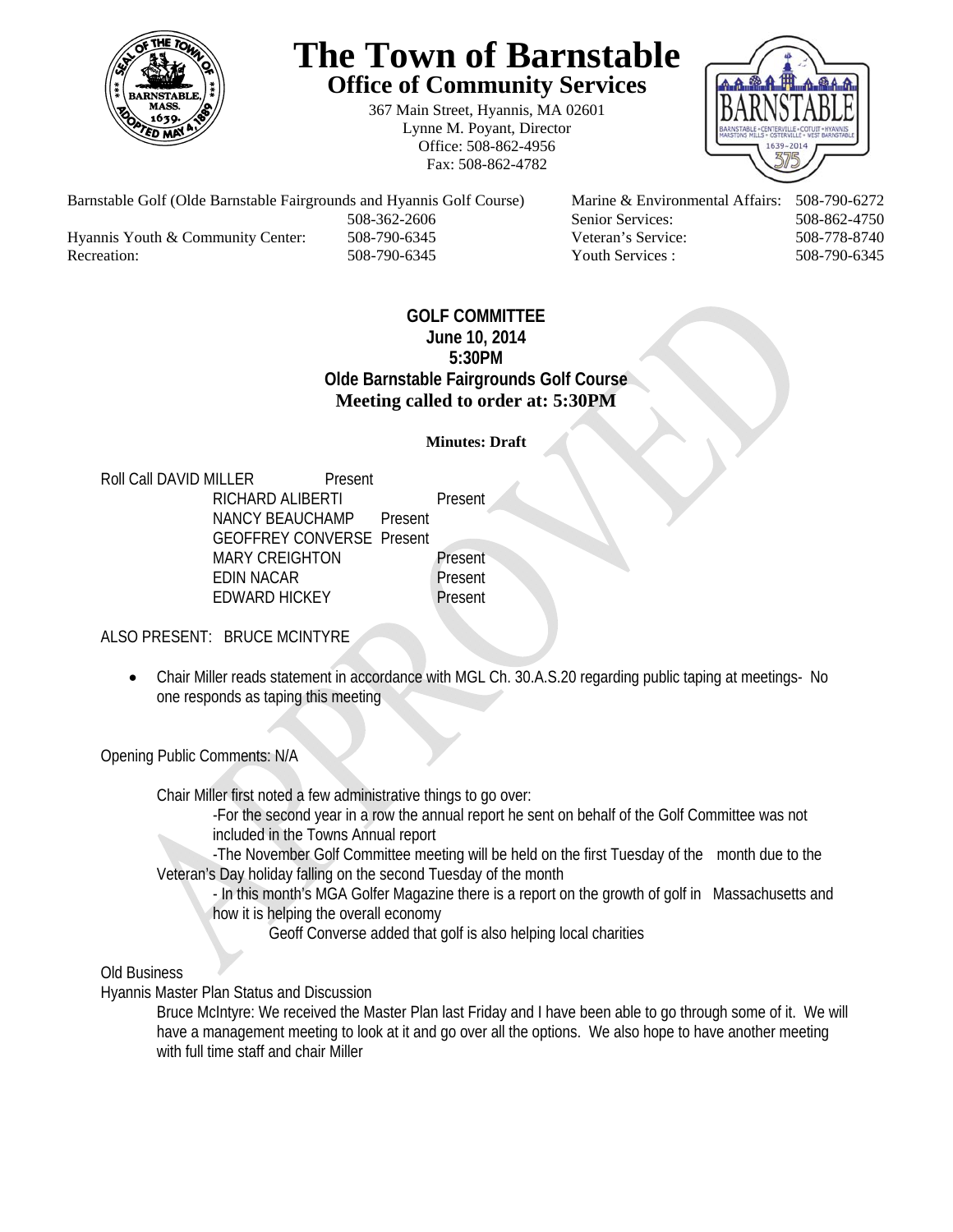Act on Minutes from the May Meeting:

#### **Motion duly made by Richard Aliberti to approve the minutes of the May 13th, 2014 meeting. Seconded by Nancy Beauchamp Vote: so voted unanimously**

Committee Initiatives for FY'15 Final Discussion: Chair Miller

 -Financial implication on the Hyannis Master Plan -Marketing tournaments better -Promoting the game of golf to the town and it residents -Develop 2015 golf rates

#### New Business

Announcement of Committee Chair/Vice Chair Elections for FY 15: Chair Miller

-At next months meeting we will hold elections for the Chair / Vice Chair of the golf committee, please be prepared

#### Discussion of 2015 Rates Timetable

Chair Miller- We will start the rate discussion for the 2015 golf season at the July 8th meeting

Bruce McIntyre- The rates need to set by August for review in September by the Town Manager at a Public Hearing on the fees

Nancy Bauchamp- Last year the rate discussion went well by adding a second meeting in July and she thinks we should do that again

Topic Discussed-

Chair Miller- We will set a second Golf Committee meeting for July 22<sup>nd</sup> to invite all the members and public for an open discussion. After the two meetings are held we will have a final vote in August with our proposed rates

#### Manager/Superintendent Report: Bruce McIntyre

- May was a great month for golf and June is off to a great start. We have had a large number of fee paying groups come through. There also has been a large amount of member play up to 300 players between the two courses daily
- Seasonal staffing is almost full capacity so we can start to fluff and buff the courses
- We hope to go ahead with our FY 15 budget, it is a level funded budget
- In the FY 15 budget there is \$55k for a lease of new equipment at Olde Barnstable and some of the old equipment will be sent over to Hyannis.
- We also plan to replace our 1999 Kubota at Olde Barnstable and get a new machine with a new backhoe
- We had a 30 minute show run on NESN with Golf Destination TV that came out very well and we have had a large amount of positive feedback
- On Channel 18 a new golf portion with Sarah Colvin will be airing soon, Sarah learns to play golf, please look for that

Chair Miller asked if the beverage cart has been out at Hyannis